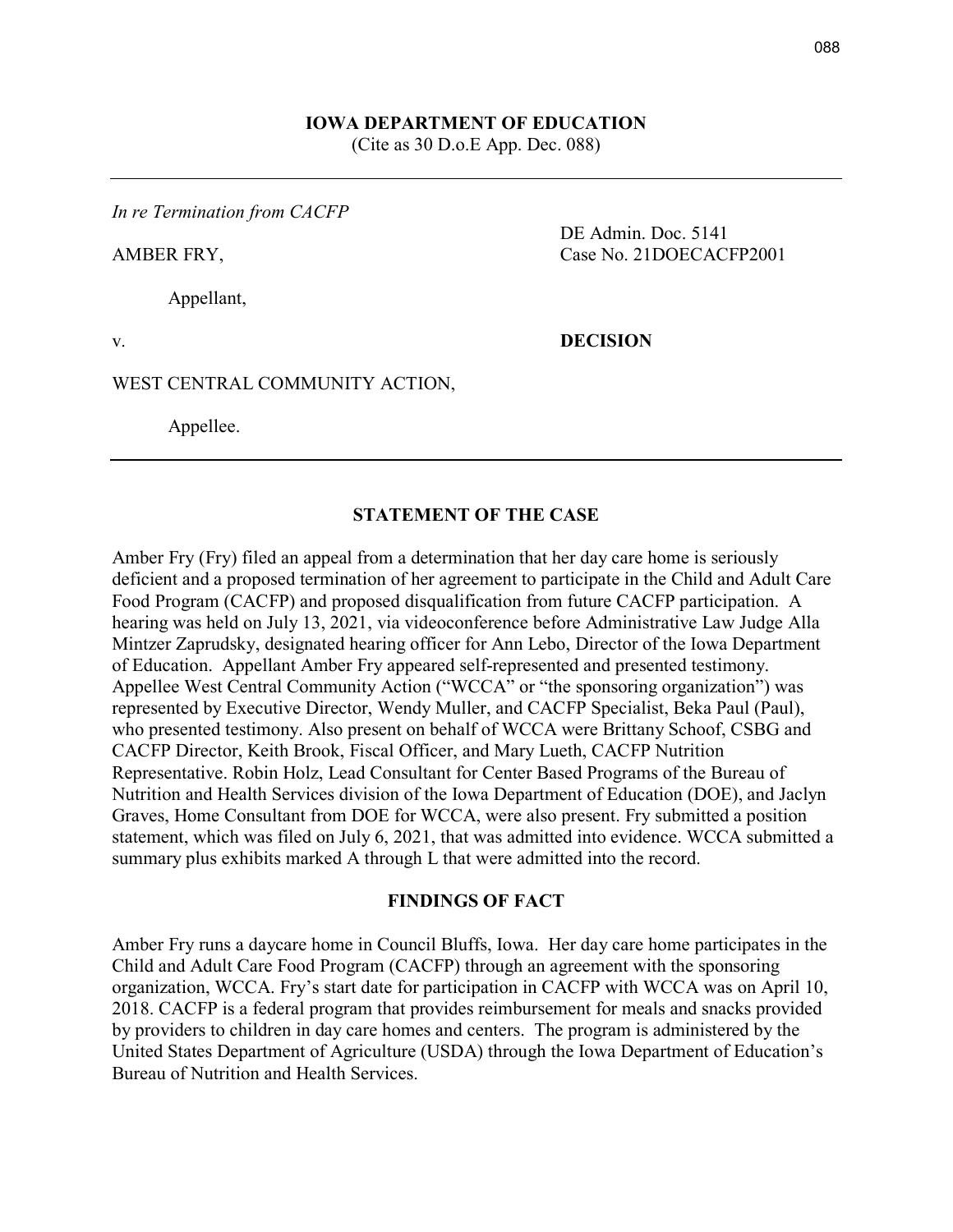## Case No. 21DOECACFP2001 Page **2** of **7**

On May 5, 2021, WCCA conducted a random parent survey with the parents of CACFP enrolled children in Fry's child care home. (Paul Testimony). On May 17, 2021, Paul contacted the parent of C. M. for a confirmation of attendance at Fry's child care home for the month of April 2021 because the parent survey had not been returned timely. (Paul Testimony). C. M.'s parent responded with a text to Paul stating that C. M. had not been attending Fry's child care home since December 30, 2020. (Exh. B). C. M.'s mother told Paul that she and her husband had contracted COVID-19 in January, so the family was quarantined in January of 2021. C. M. began attending a preschool in Nebraska in February of 2021 and did not return to Fry's child care home in January, February, March, April, or May of 2021 either as a full time or drop in attendee. (Exh. B). C. M.'s mother also verified that she did not sign a January 2021 enrollment form that had her signature. (Exhs. B and D).

On March 5, 2021, Lueth conducted an unannounced virtual review of Fry's child care home. (Exh. C). On that day, Lueth noted that she observed C. M. The WCCA Claimed Foods & Attendance Form shows that C. M. was present and ate breakfast, AM snack, lunch, and PM snack. (Exh. C). The Five Day Attendance Report showed that C. M. was present on February, 22, 23, 24, 25, and 26 and had all of the corresponding meals for those days. (Exh. C). Fry signed the WCCA Review Details Report that C. M. was one of the children observed during this review. (Exh. C).

On May 18, 2021, Lueth and Paul conducted an announced virtual PM snack review with Fry. When Lueth asked what children were in attendance, Fry informed them that C. M. was no longer attending her child care home as of May 14, 2021. (Exh. C). Lueth and Paul also noted that while Fry had pre-marked her son as eating a PM snack, he did not arrive for the snack by the time that the two of them had finished the review. (Exh. C). The child care provider has a five minute window beyond the scheduled time during which they can still be reimbursed for the snack. (Testimony of Paul).

Paul along with a team of other WCCA staff reviewed Fry's documentation and made the following findings:

- 1. Discrepancies were found on claims submitted every weekday in the months of January 2021, February 2021, March 2021 and April 2021 with respected to C. M.
- 2. A signed Child Enrollment Form dated January 20, 2021 for C. M., which was submitted on January 21, 2021, was confirmed to not have been signed by the parent.
- 3. On March 5, 2021, Lueth completed an unannounced virtual review and Fry stated that C. M. was in attendance. C. M.'s parents confirmed that C. M. was attending a preschool elsewhere.
- 4. On May 18, 2021, Paul and Leuth conducted a virtual PM snack review and Fry informed them that C. M.'s last day was May 14, 2021. Prior to the announced review, Fry had documented in KidKare, computer software for CACFP providers to enter information, that C. M. was in attendance on May 17 and 18 and had participated in the meals. (Exh. F and Paul Testimony).

Wendy Muller issued a serious deficiency notice to Fry on May 21, 2021. The notice informed Fry that WCCA concluded she submitted false claims for reimbursement in violation of 7 C.F.R.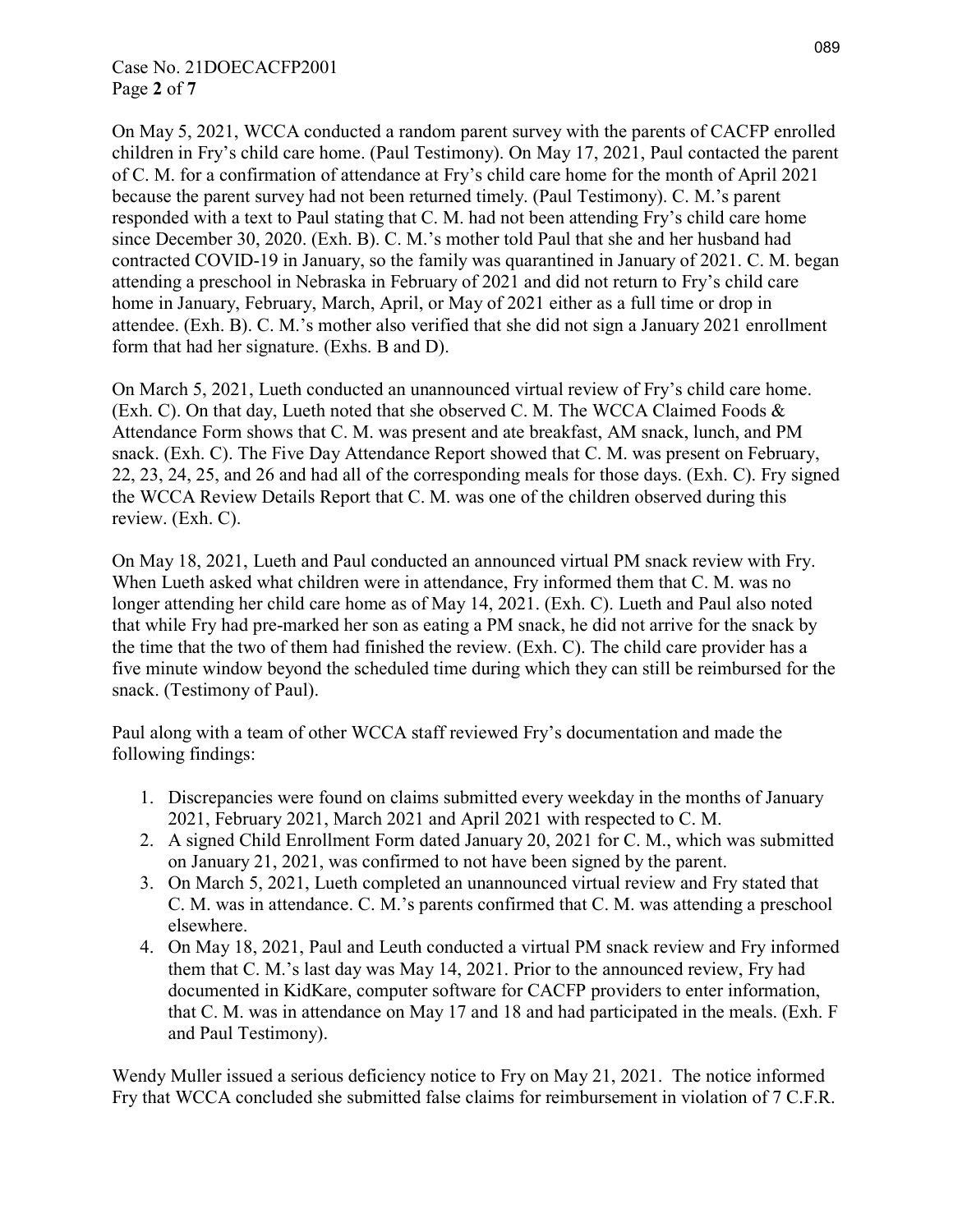## Case No. 21DOECACFP2001 Page **3** of **7**

226.16(l)(2)(ii) and other circumstances of non-performance under the Sponsor-Provider Agreement existed in violation of 7 C.F.R. 226.[1](#page-2-0)6(1)(2)(ix).<sup>1</sup> Regarding WCCA's findings, the letter stated:

Because of these findings, the amount of \$396.13 will be deducted from your April and May claim reimbursements.

(Exhibit F).

The notice further laid out a number of requisite corrective actions:

With respect to Child Enrollment Forms:

- 1. Must submit new Child Enrollment Forms for all children currently in care by June 4, 2021.
- 2. Must be original and submitted via postal mail.
- 3. Must be printed and signed by parents with blue ink.
- 4. Electronic signatures and electronic Child Enrollment Forms will not be accepted.

West Central Community will cross check child attendance with meal participation records. **Effective upon receipt of this notice.** 

1. Provider will be required to submit parent sign In/Out sheets with each claims submission. The sign In/Out sheets will be part of the required "unit of records".

2. The parent, not the provider, will list the arrival and departure times for each child each day and document the meals served to each child. Incomplete sign In/Out sheets will result in no credit for meals claimed in question.

3. Provider must continue to include the sign In/Out forms with each claims mailing until notified by West Central Community Action they are no longer needed. (Exh. F). (Emphasis in original).

The notice additionally instructed Fry to complete an attached corrective action plan and submit to WCCA no later than June 4, 2021, with the following warning:

If you do not submit the corrective action plan by June 4, 2021, or if your plan does not fully and permanently correct the serious deficiencies, or if you voluntarily terminate your CACFP agreement after receiving this letter, we will propose to:

- terminate your agreement to participate in the CACFP for cause, and
- disqualify you from future CACFP participation.

…

<span id="page-2-0"></span> $\overline{a}$ <sup>1</sup> See Exh. F, Sections A and B (highlighted).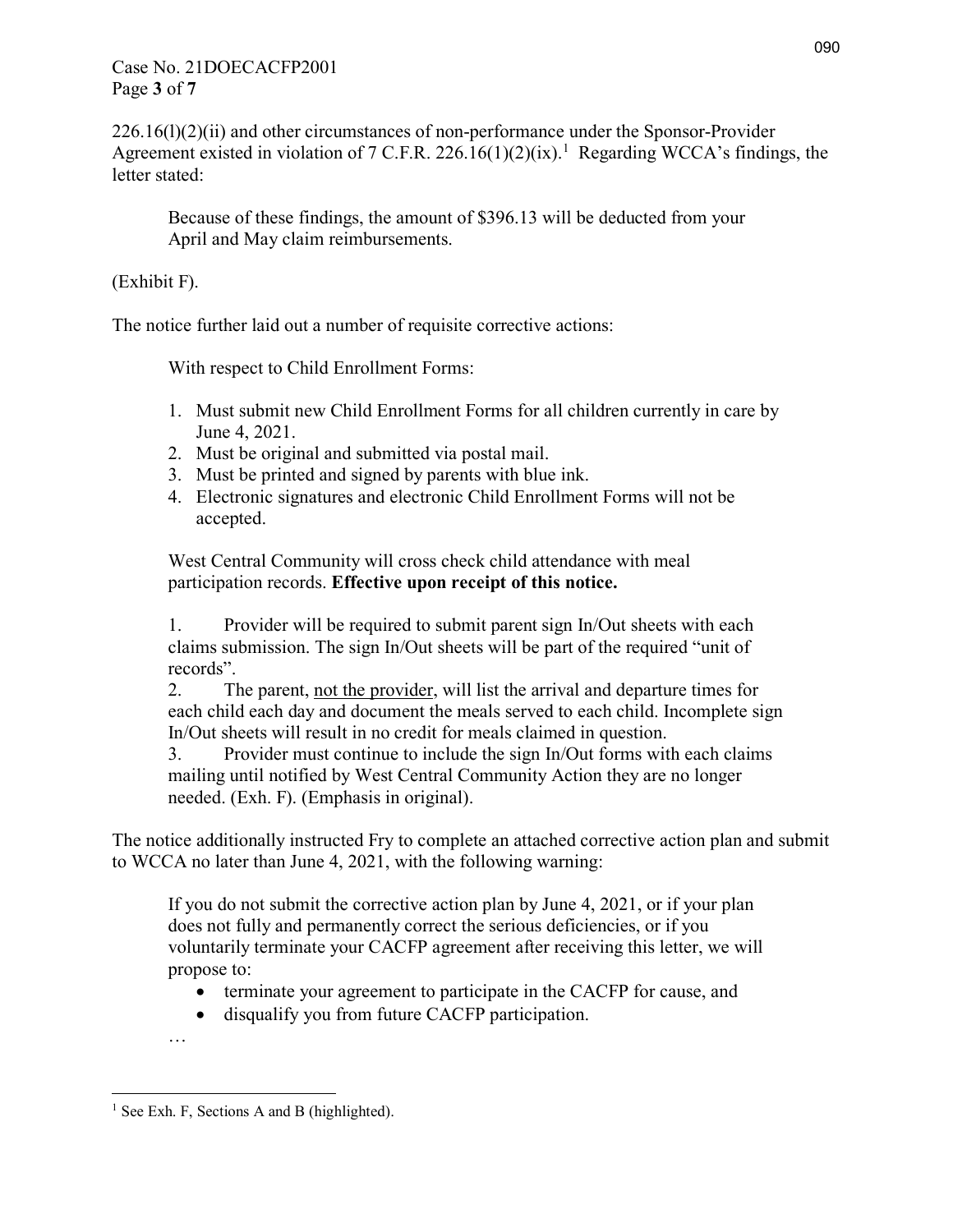If disqualified, your name will be placed on the National Disqualified List (NDL) and you will not [be] able to participate in CACFP as a home provider or serve as a principal in any CACFP institution or facility.

You will remain on the NDL until USDA's Food and Nutrition Service, in consultation with the Iowa CACFP State Agency, determines that the serious deficiencies have been corrected, or until seven years after your disqualification. However, if any debt relating to the serious deficiencies has not been repaid, you will remain on the NDL until the debt has been repaid.

(Exh. F).

WCCA received Fry's Correction Action form on May 27, 2021. (Exh. G). The form filled out by Fry states that "[t]his Corrective Action Plan must be sent when you have fully and permanently corrected the finding but not later than the DUE DATE OF: June 4, 2021 by 4:00 pm." (Exh. G). (Emphasis in original).On the form, Fry wrote that she had started the Corrective Action change on May 24, 2021, and that she is the individual responsible for each of the Corrective Action steps. (Exh. G). In her response to the statement "[t]his is how my Plan will correct the Seriously Deficiency findings," Fry wrote, "I will take the time to change people."

After receiving Fry's Corrective Action Plan, WCCA found that Fry submitted records that showed a child's parents had marked the children leaving at 4:00 p.m., but that Fry had recorded that they left at 5:00 p.m. (Exh. H). The same is true for a parent who marked 4:30 p.m., but Fry marked it as 5:00 p.m. (Exh. H). Fry also did not provide complete sign in/out records for her own child. (Exh. H).

When WCCA received and processed Fry's May 2021 claim on June 1, 2021, they noticed that Fry had not removed C. M. from her in/out records or her meal participation records. (Exh. I). He was counted present for eleven days and for all of the meals on those days. (Exh. I). Additionally, WCCA noted that Fry continued to pre-record child in/out times and meal participation even after submitting her Corrective Action Plan. (Exh. J).

On June 10, 2021, WCCA sent Fry a letter concerning her Serious Deficiency Notice in which Mueller stated that they had determined that Fry had not fully and permanently corrected the serious deficiencies stated in the Notice. (Exh. L). The letter reiterated the issues that had original led to the Serious Deficiency finding as well as continuing problems. (Exh. L). As a result, WCCA proposed that effective June 28, 2021, the following would occur:

- terminate your agreement to participate in the CACFP for cause, and
- disqualify you from future CACFP participation.

Fry appealed WCCA's action. On appeal, she acknowledged that C. M. had stopped attending her day care, but contends that it occurred in February and not in January of 2021. (App. Exh./Position Statement). Fry testified that she believed the names of the children on her list did not matter. (Fry Testimony). She believed that it was the number of children receiving meals that was important and not the actual attendees that mattered. (Fry Testimony). Fry testified that she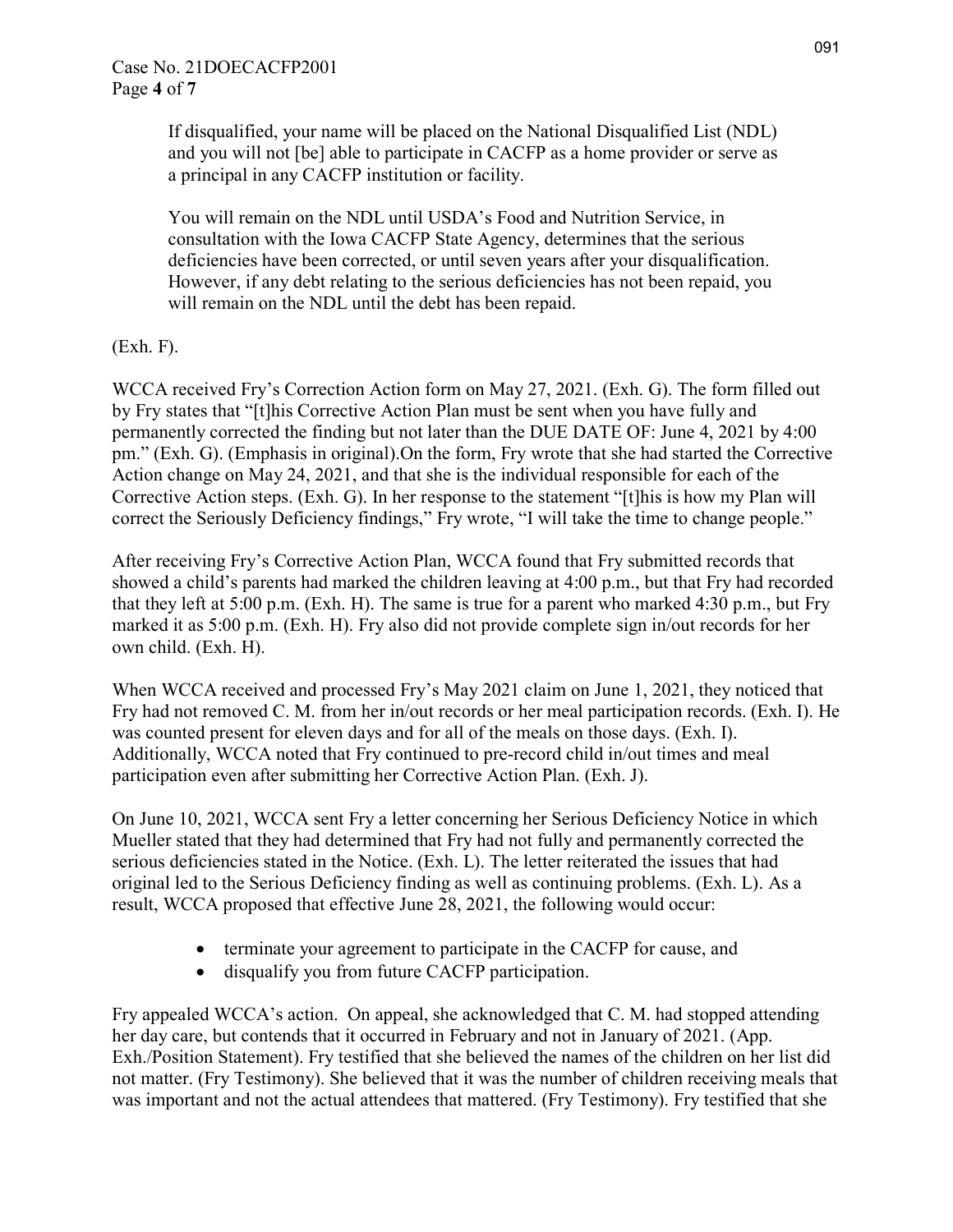## Case No. 21DOECACFP2001 Page **5** of **7**

actually had more children enrolled than she claimed. (Fry Testimony). She did not change the names of the children on her roll because she did not want to redo paperwork as some of the children were moving. (App. Exh./Position Statement). According to Fry, many of the parents do not like to sign paperwork. (App. Exh./Position Statement). With respect to the enrollment form that C. M.'s mother told Paul she did not sign, Fry stated that she had called and asked the parent whether she could sign the form since the parents were out because of COVID-19 and the forms were due. (App. Exh./Position Statement).

Fry did not disagree that her son may have come late the day that WCCA was observing her PM snack time, but she stated that the half hour provided for the snack should not be a limitation on whether she is reimbursed. Her son had the snack and was able to eat it while the other children were at the table. (App. Exh./Position Statement). With respect to sign in/out times, Fry stated that she does not believe that keeping the exact times is important, as she is not paid by the hour. (App. Exh./Position Statement).

Fry also testified that she finds it easier to mark children in during the morning. (Fry Testimony). She has a lot going on in her life, and it is difficult to get some of the paperwork done. (Fry Testimony). Fry testified that she serves good food and has a clean house. (Fry Testimony). Documentation should not be the reason that she is terminated. (Fry Testimony). In her position statement, Fry stated that she does not believe that she needs to give the exact times that the children are in her care and that it is enough to provide the business hours. (App. Exh./Position Statement).

# **CONCLUSIONS OF LAW**

CACFP is established by the Agricultural Risk Protection Act, Public Law 106-224. The program is intended to provide aid to child and adult participants and family or group day care homes for provision of nutritious foods that contribute to the wellness, healthy growth, and development of young children and the health and wellness of older adults.<sup>[2](#page-4-0)</sup>

Program funding for day care homes is made available to the Department of Education by applying a formula that relies in part on data collected regarding the number of breakfasts, lunches, dinners, and snacks provided to children in day care homes.<sup>[3](#page-4-1)</sup> WCCA, the sponsoring organization, is responsible for reporting to the Department of Education each month the total number of meals, broken down by type (breakfast, lunch, dinner, snack), served to children enrolled in approved day care homes. Prior to submitting its monthly claim, WCCA must conduct reasonable edit checks on the day care homes' meal claims. WCCA receives payment for the meals served based on daily meal counts taken in the day care home.<sup>[4](#page-4-2)</sup>

As part of the sponsoring organization's requirements, it must review each facility, including day care homes, at least three times per year.<sup>[5](#page-4-3)</sup> As part of the review process, the sponsoring organization must examine the meal counts recorded by the facility and, using enrollment and

 $\overline{a}$ 

<span id="page-4-0"></span><sup>&</sup>lt;sup>2</sup> 42 U.S.C. § 1766(a)(1)(A)(ii); 7 C.F.R. § 226.1.

<span id="page-4-1"></span><sup>&</sup>lt;sup>3</sup> *See* 7 C.F.R. § 226.4(e).<br><sup>4</sup> 7 C.F.R. § 226.13(a)-(c).

<span id="page-4-2"></span>

<span id="page-4-3"></span> $5$  7 C.F.R. § 226.16(d)(4)(iii).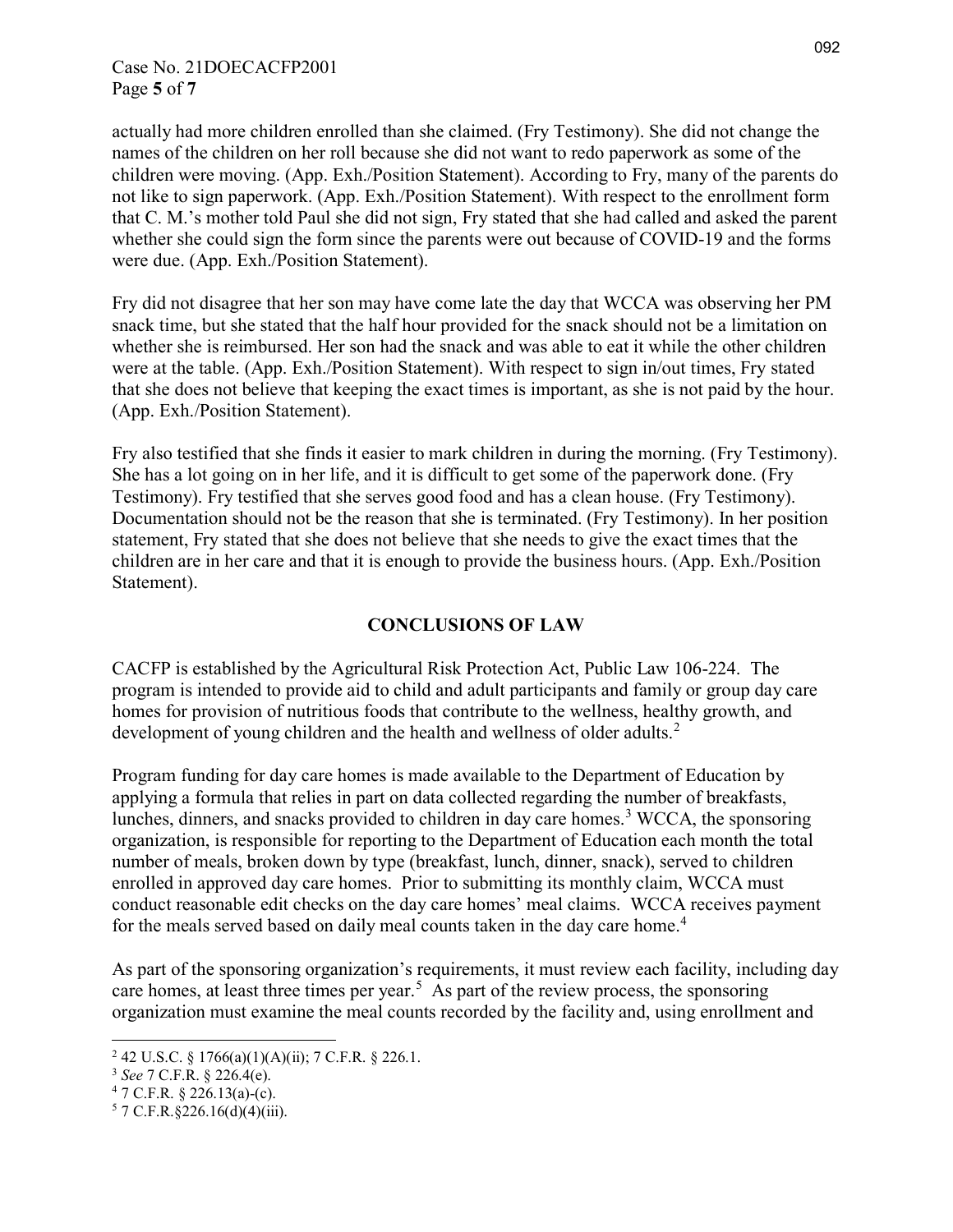attendance records, determine the number of participants in care during each meal service and attempt to reconcile those numbers to the numbers of breakfasts, lunches, dinners, and/or snacks recorded in the facility's meal count for the day.<sup>[6](#page-5-0)</sup> WCCA, as a sponsoring organization, is required to train and monitor sponsored facilities, including day care homes. Failure to do so constitutes a serious deficiency for the sponsoring organization and can result in denial of a renewal application.[7](#page-5-1)

The sponsoring organization is required to terminate the agreement of a day care home for cause if it determines the day care home has committed a serious deficiency outlined in the regulations.<sup>[8](#page-5-2)</sup> Serious deficiencies for day care homes include submission of false claims for reimbursement and any other circumstances related to non-performance under the sponsoring organization-day care home agreement, as specified by the sponsoring organization or the State agency.<sup>[9](#page-5-3)</sup> If the day care home corrects the serious deficiency within the allotted time and to the sponsoring organization's satisfaction, the sponsoring organization may temporarily defer its determination of serious deficiency.<sup>[10](#page-5-4)</sup> If the day care home does not take timely corrective action to fully and permanently correct the serious deficiency cited, the sponsoring organization must issue a notice proposing to terminate the day care home's agreement for cause.<sup>[11](#page-5-5)</sup> If the proposed termination is upheld, the sponsoring organization must immediately terminate the day care home's agreement and disqualify the day care home.<sup>[12](#page-5-6)</sup>

In this case, Fry acknowledged she submitted claims for C. M. when he was no longer enrolled with her home daycare and that she had stated that C. M. was in attendance when he was not. She also acknowledged that she had signed C.M.'s Child Enrollment Form dated January 20, 2021. As such, the undersigned administrative law judge must conclude WCCA correctly determined a serious deficiency existed based upon the submission of false claims for reimbursement and for non-performance under the Sponsor-Provider Agreement. To correct the serious deficiency, Fry was required to submit a completed corrective action plan and child enrollment forms to WCCA no later than June 4, 2021. On May 27, 2021, WCCA received the Correction Action form, parent sign in/out sheets, and a letter addressing her reasoning for claiming a child not in attendance as well as how she obtained the signature from the parent in quarantine. This information was dated and signed May 24, 2021. Fry's approach to correcting the serious deficiency was not clear and minimal. The in/out forms, which she submitted with the corrective action plan, continued to show discrepancies between the times that the parents entered on the forms, and those submitted by Fry. Fry also failed to complete sign in/out for her own child during the period of May 26 and June 2, 2021. In the May 2021 claim for reimbursement, which was submitted on June 1, 2021, Fry did not remove C. M. from eleven day of either the in/out records or the meal participation records. Fry also requested reimbursement for the PM snack that the staff of WCCA noted her child did not attend. Additionally, Fry continued to pre-record child in/out time and meal participation times up to

 $\overline{a}$  $6$  7 C.F.R. § 226.16(d)(4).

<span id="page-5-1"></span><span id="page-5-0"></span><sup>7</sup> *See* 7 C.F.R. §§ 226.6(c)(2)(ii)(F), 226.6(c)(2)(iii)(C).

<span id="page-5-2"></span><sup>8</sup> 7 C.F.R. § 226.16(*l*).

<span id="page-5-3"></span><sup>9</sup> 7 C.F.R. §226.16(*l*)(2)(ii), (v).

<span id="page-5-4"></span> $10$  7 C.F.R. §226.16(1)(3)(ii).

<span id="page-5-5"></span><sup>11</sup> 7 C.F.R. § 226.16(*l*)(3)(iii).

<span id="page-5-6"></span><sup>12</sup> 7 C.F.R. § 226.16(*l*)(3)(v).